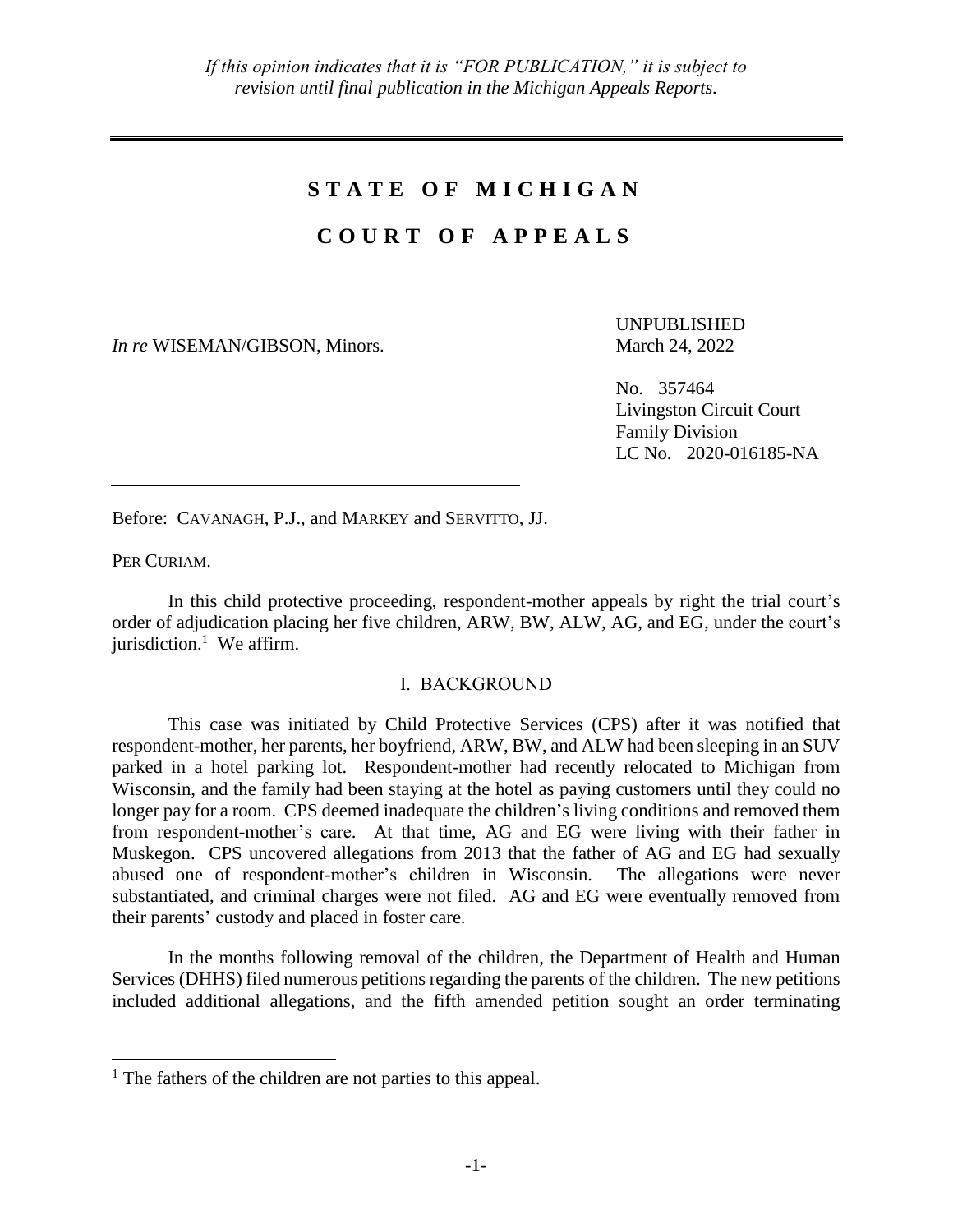respondent-mother's parental rights to the children at the initial disposition. Respondent-mother declined to enter a plea, and an adjudication bench trial was conducted.<sup>2</sup> Respondent-mother's attorney argued at the trial that the DHHS had hastily removed the children from respondentmother's care and custody without offering any services or making any efforts to prevent removal. Before the trial court rendered an adjudicative verdict, respondent-mother and the DHHS indicated that they had reached an agreement pursuant to which the DHHS changed the permanency planning goal from termination to reunification in exchange for respondent-mother's waiver of any assertion that reasonable efforts had not been made to prevent removal. The trial court then concluded the bench trial, determining that it had jurisdiction under MCL 712A.2(b)(1) and (2). Respondent-mother appeals.

#### II. ADJUDICATION

Respondent-mother argues that the trial court, while making findings of law in determining that there was sufficient evidence to exercise jurisdiction under MCL 712A.2(b), failed to make any specific factual findings. Minimally, according to respondent-mother, if there were any findings of fact expressed by the court, they were woefully inadequate. Respondent-mother contends that remand is necessary for the trial court to make adequate factual findings. Respondent-mother does not maintain that the evidence was insufficient to support the trial court's exercise of jurisdiction.

 $\overline{a}$ 

\* \* \*

If a trial is held regarding adjudication, the respondent is entitled to a determination of the facts by the jury or judge, the rules of evidence apply, and jurisdiction must be established by a preponderance of the evidence. The dispositional phase involves a determination of what action, if any, will be taken on behalf of the child. Unlike the adjudicative trial, at the initial dispositional hearing the respondent is not entitled to a jury determination of the facts and, generally, the Michigan Rules of Evidence do not apply, so all relevant and material evidence is admissible. Termination of parental rights may be ordered at the initial dispositional hearing. If permanent termination of parental rights is sought, the petitioner bears the burden of proving the statutory basis for termination by clear and convincing evidence. [Quotation marks, citations, and brackets omitted.]

<sup>2</sup> In *In re Mota*, 334 Mich App 300, 312-313; 964 NW2d 881 (2020), this Court set forth the general procedural framework of child protective proceedings:

The DHHS, following an investigation, may petition a court to take jurisdiction over a child. The petition must contain essential facts that, if proven, would permit the court to assume and exercise jurisdiction over the child. If a petition is authorized, the adjudication phase of the proceedings takes place, and the question at adjudication is whether the trial court can exercise jurisdiction over the child (and the respondents-parents) under MCL 712A.2(b) so that it can enter dispositional orders, including an order terminating parental rights.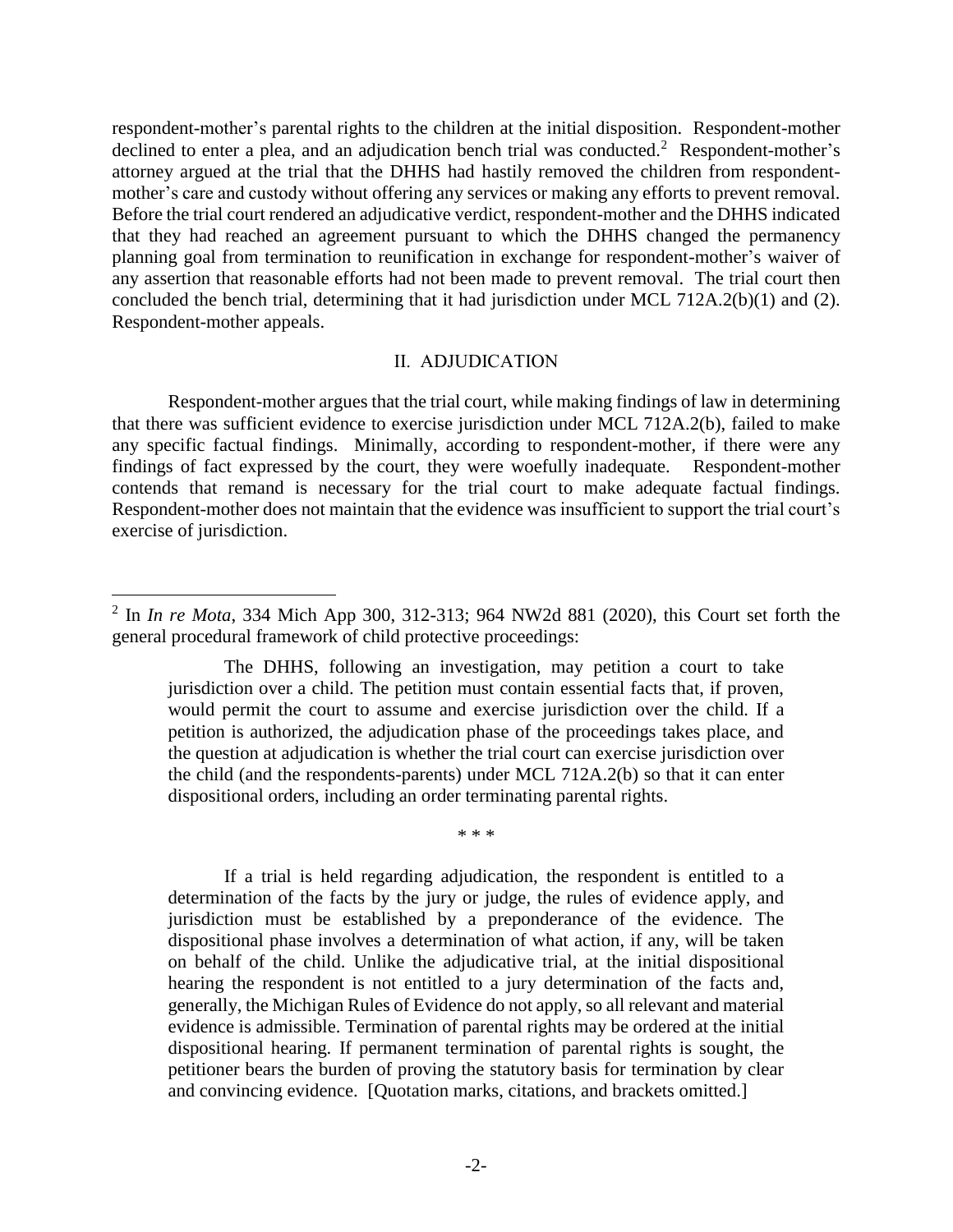MCR 3.972 addresses adjudication trials, but it simply indicates that "the verdict must be whether one or more of the statutory grounds alleged in the petition have been proven." MCR 3.972(E). MCR 3.972 does not contain language requiring the trial court to make or to set forth factual findings. We note that MCR 3.977(I)(1) provides that a trial court must "state on the record or in writing its findings of fact and conclusions of law[,] [and] [b]rief, definite, and pertinent findings and conclusions on contested matters are sufficient." But MCR 3.977 pertains solely to termination hearings. MCR 2.517(A) requires a trial court to make findings of fact in a bench trial and to place them on the record, but that provision does not apply to adjudication trials. See MCR  $3.901(A)(2)$ .

MCL 712A.2(b), which lists the grounds under which a trial court can take jurisdiction in a child protective proceeding, is silent with respect to whether a court must make a record of its factual findings. MCL 712A.2(b)(1) and (2) necessarily require certain factual findings or determinations to be made so as to allow a trial court to exercise jurisdiction. MCL 712A.2 provides, in pertinent part:

(b) [A court has] [j]urisdiction in proceedings concerning a juvenile under 18 years of age found within the county:

(1) Whose parent or other person legally responsible for the care and maintenance of the juvenile, when able to do so, neglects or refuses to provide proper or necessary support, education, medical, surgical, or other care necessary for his or her health or morals, who is subject to a substantial risk of harm to his or her mental well-being, who is abandoned by his or her parents, guardian, or other custodian, or who is without proper custody or guardianship. . . .[, or]

\* \* \*

(2) Whose home or environment, by reason of neglect, cruelty, drunkenness, criminality, or depravity on the part of a parent, guardian, nonparent adult, or other custodian, is an unfit place for the juvenile to live in.

In this case, the trial court stated on the record that it found by a preponderance of the evidence that the DHHS had established subdivisions (1) and (2) of MCL 712A.2(b), expressly reciting most of the language in each of those provisions. Respondent-mother fails to proffer any relevant authority that required more of the trial court. Moreover, the court stated the day before it rendered its decision, but after proofs had closed, that the evidence demonstrated that the children had "poor hygiene," that they were not receiving "medical or dental care," and that their "educational needs [were] not being met." We conclude that respondent-mother's argument does not merit remand for factual elaboration on the record with regard to adjudication.

### III. REMOVAL

Respondent-mother argues that the trial court erred by removing the children from her care because the DHHS has not made reasonable efforts to prevent removal. Respondent-mother complains that poverty was the root cause of her difficulty in properly caring for the children, yet no financial, housing, or other type of referral resources were offered to her to prevent removal of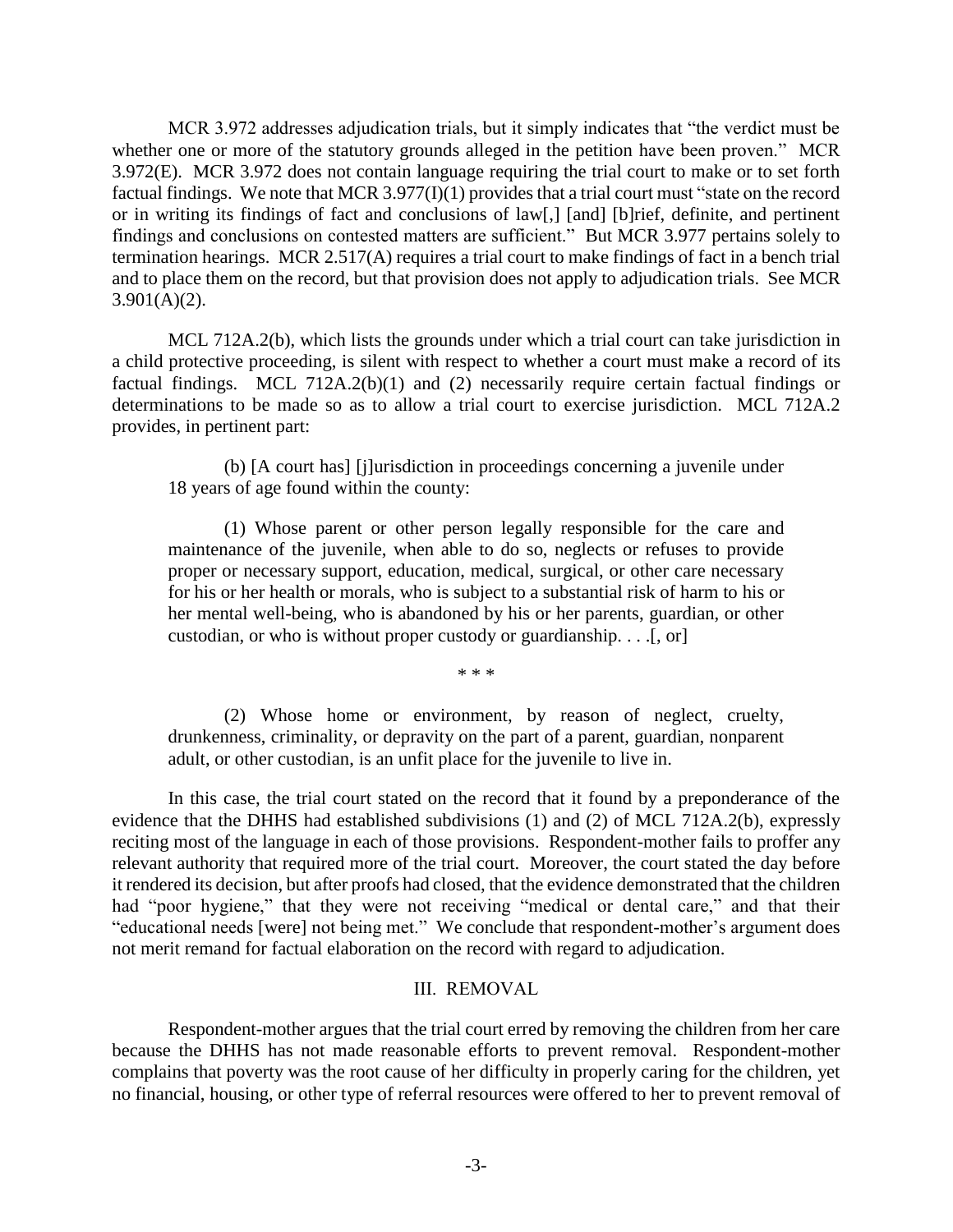the children. In a less-than-clear argument, respondent-mother further contends that she could not legally waive her right to have the DHHS make reasonable efforts to prevent removal because parents have a fundamental constitutional right to make decisions regarding the care, custody, and control of their children.

We first note that the adjudication trial occurred approximately eight months after the initial removal of the children. Respondent-mother did not appeal the removal decision and order at or around the time of removal. Under MCR 3.993(A)(1), one of the types of orders appealable to this Court by right is an "order removing a child from a parent's care and custody." There was no timely claim of appeal of the removal order. And respondent-mother never filed an application for leave to appeal. Instead, respondent-mother waited until an adjudication order was entered before filing an appeal and challenging the removal order.<sup>3</sup> We thus question whether we even have jurisdiction to entertain respondent-mother's arguments challenging removal of the children.<sup>4</sup>

Moreover, even assuming that the children should not have been removed because reasonable efforts were not made to prevent or eliminate the need for removal, MCR  $3.963(B)(1)(c)$ ; MCR  $3.965(C)(2)(d)$ , we note there is no undermining of the adjudication order: Releasing the children to respondent-mother and not ordering removal would not have stopped the protective proceedings from moving forward. See MCR 3.965(B)(13)(a) (if a court authorizes the filing of a petition, it "may release the child to a parent . . . and may order such reasonable terms and conditions believed necessary to protect the physical health or mental well-being of the child"). Additionally, at this stage of the proceedings, "removal" has essentially become a moot issue. See *B P 7 v Bureau of State Lottery*, 231 Mich App 356, 359; 586 NW2d 117 (1998) (applying the doctrine of mootness when "there is no meaningful relief this Court can provide . . ."). With the adjudication complete, the dispositional phase of the proceedings began, and the DHHS is under a duty to make reasonable efforts at reunification. *In re Hicks/Brown*, 500 Mich 79, 85-86; 893 NW2d 637 (2017). Moreover, the dispositional review hearings that now take place must entail "court evaluation of the continued need and appropriateness for the child to be in foster care." MCR 3.975(A). Thus, the children could potentially be returned to respondent-mother's care.<sup>5</sup>

Furthermore, respondent-mother has not presented us with a clear and cogent argument to disregard the waiver agreement that she reached with the DHHS.<sup>6</sup> There is one final point that we

 $\overline{a}$ 

 $3 \text{ A}$  dispositional order recognizing jurisdiction upon conclusion of the adjudicative phase is in itself an order that is appealable by right to this Court. MCR 3.993(A)(2).

<sup>4</sup> By analogy, our Supreme Court's ruling in *In re Ferranti*, 504 Mich 1, 29; 934 NW2d 610 (2019), perhaps suggests that plain-error review is the proper procedural approach under the circumstances.

<sup>&</sup>lt;sup>5</sup> With the passage of time and evolution of circumstances and events, we believe that it would be wholly inappropriate, assuming an earlier removal error, to order the immediate return of the children to respondent-mother on remand.

<sup>&</sup>lt;sup>6</sup> The agreement between respondent-mother and the DHHS is indeed an oddity that this panel has never previously confronted. Interestingly, if the agreement is not honored as advanced by